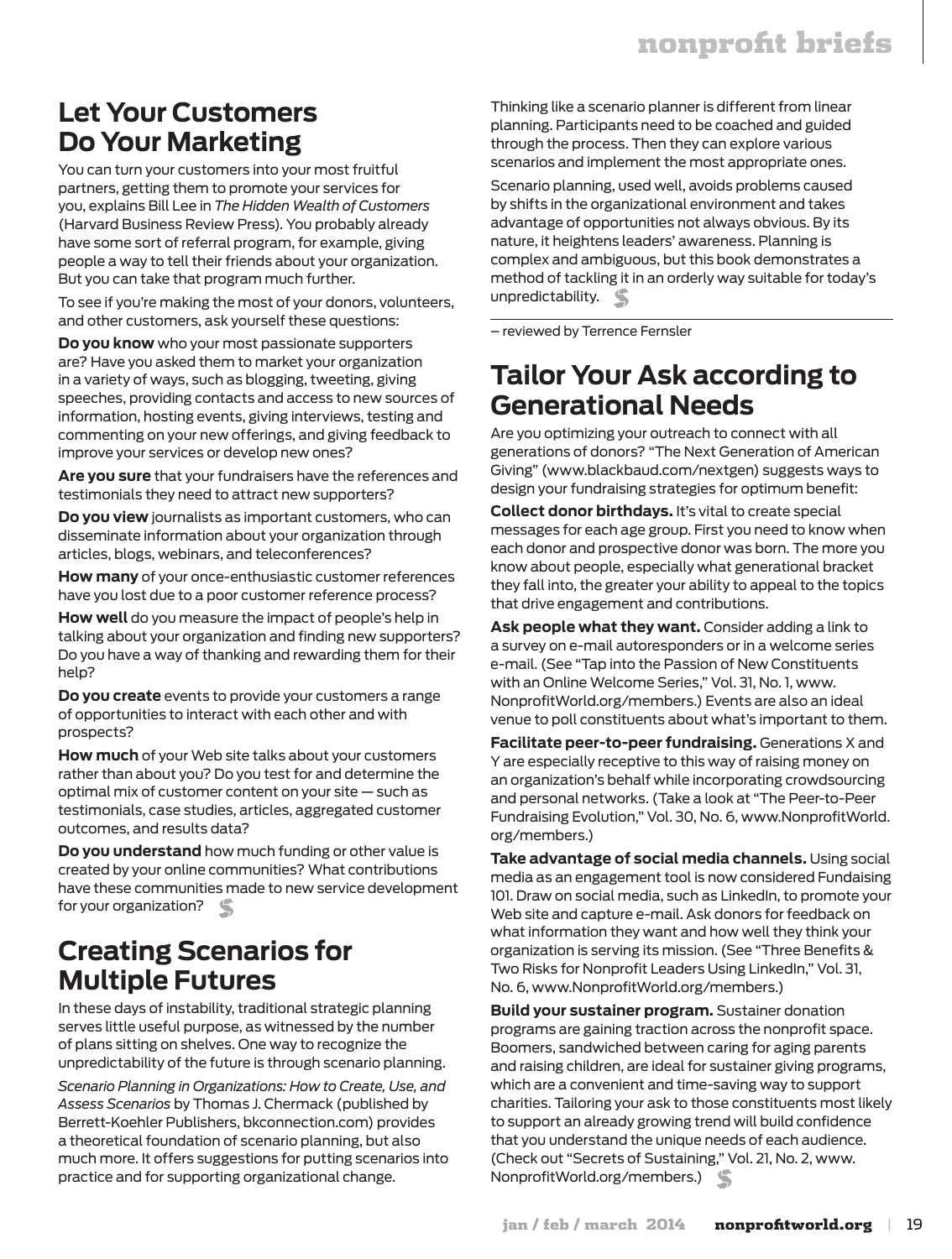# **Building Bonds**

To create an extraordinary organization, view all your customers — everyone from clients to volunteers — as partners. *Wired and Dangerous: How Your Customers Have Changed and What to Do about It* by Chip Bell and John Patterson (Berrett-Kohler Publishers, bkconnection.com) suggests ways to create close ties with your stakeholders:

- **Create a shared vision** a common purpose and view of the future around which people can rally, not just once in a while but on a daily basis.
- **Whenever someone talks to you, listen not to make a point or offer advice but to learn and understand.** When you simply listen to people, they grow to trust you because they feel heard and valued.
- **Be totally honest.** When you make a mistake, own up to it quickly.
- **Conduct surveys and focus groups with diverse participants** to ferret out what people really want from you.
- **Design your Web site and telephone system to make it easy for people** to get answers to their questions and to connect with a real human being as effortlessly as possible. Make it clear that you're eager to interact with them and help with their concerns. Frustration with a complicated Web site or endless voice-mail spiral is a surefire way to lose someone's loyalty, respect, and trust.
- **Thank people often, from your heart.** Never take them for granted. Find creative ways to show your appreciation.
- **Hold periodic check-ins to explore what's working and what's not.** Put early warning systems in place to alert you to problems before they get out of hand.
- **Respect people's time,** and make it clear that you understand how valuable it is.
- **When things go wrong, apologize** swiftly. Be sure to repair not only the problem but the relationship. Do whatever is needed to soothe hurt feelings.
- **Take advantage of the way the Internet and social media let you connect with people** in a global yet personal around-the-clock fashion and enlist them as advocates for your cause. Don't think of technology as a substitute for personal connections, however. Meet people face to face whenever possible, and if you can't, find ways to add personal touches to your Web interactions. Elicit people's ideas, thank them for their input, and follow through on their feedback. Small touches make a world of difference.
- **Be sure to add fun,** laughter, and joy to the mix.

A large part of forging successful relationships is giving your customers what they want, and the best way to find out what they want is to ask them. Here's how to create a survey people will actually complete:

- **Alert** people that a survey is on its way, and explain its importance. Let them know why you're conducting it and why their input is crucial.
- **Make it short** no more than 10-12 questions. Design it to sound like a conversation between you and the respondents.

#### **"Small touches make a world of difference."**

- **If you mail the survey,** use a real stamp, and make the envelope look interesting and intriguing.
- **Let people know** the results of the survey and how you plan to use that information to improve your organization.
- **As soon as possible, implement** changes based on the survey results, and keep people in the loop about your progress toward those changes.

#### **Why and How Givers Get Ahead**

Groundbreaking studies show that people's success is tied to their preferences for reciprocity. Based on these preferences, Adam Grant explains in *Give and Take: A Revolutionary Approach to Success* (Viking Press, penguingroup.com), we can divide people into three types:

**Takers** (who put their own interests first)

**Givers** (who are other-focused, paying attention to what others need from them)

**Matchers** (who strive for an equal balance of giving and getting).

Givers get ahead because of choices they make in four key domains:

**Networking.** Givers seek to help a wide range of people without worrying about getting a return, while takers and matchers network strategically, expecting returns that exceed or equal their contributions. Thus, givers not only have much larger networks, but their networks grow and spread more quickly, enhancing everyone's success.

**Collaborating.** Givers see collaboration as a source of strength, a way to harness the skills of many people for a greater good. Takers and matchers collaborate mainly to gain more for themselves and aren't as likely to share credit as givers are.

**Evaluating.** Givers evaluate other people much more positively than takers or matchers, who tend to place little trust in others. Leaders who are givers see the potential in their employees and colleagues and bring out the best in them. While givers and matchers often strive to be the smartest people in the room, givers are receptive to expertise from all those around them, thus enhancing their own success.

**Influencing.** Takers and matchers try to influence people by gaining dominance over them. They specialize in *powerful* communication — speaking forcefully and expressing certainty. Givers adopt a style called *powerless* communication, showing plenty of doubt, asking lots of questions, and relying heavily on advice from others. Instead of telling others what to do, they ask people what *they* want. By expressing their own vulnerability and giving power to others, givers build authentic prestige.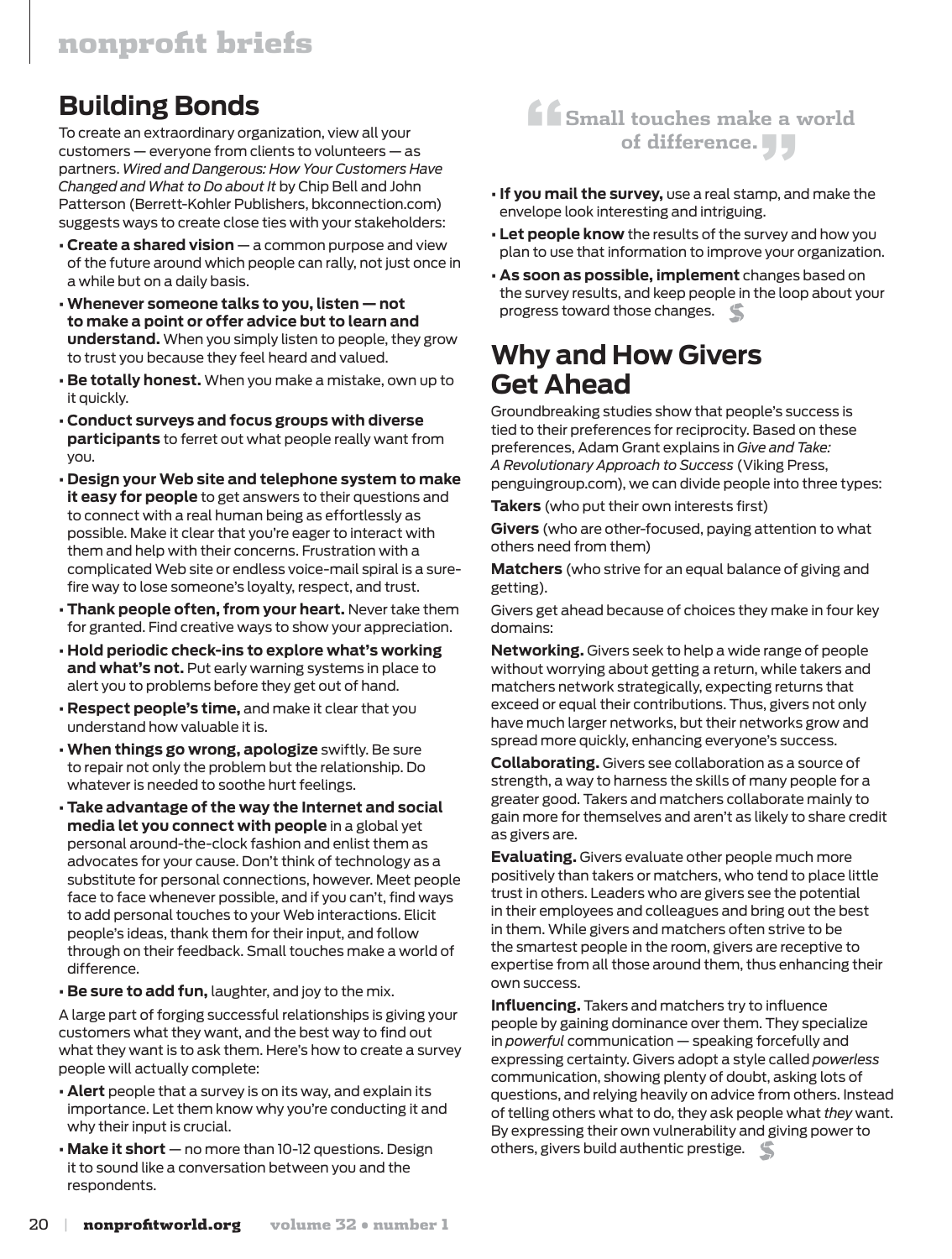# **Three Steps to Effective Time Management**

The best way to manage your time is to create rituals that you repeat every day, no matter what, according to the *HBR Guide to Getting the Right Work Done* (Harvard Business Review Press, www.hbsp.harvard.edu). This three-step ritual will keep you focused on your priorities so that you're as productive as possible:

- **1. First thing every day, take five minutes to write down what you want to accomplish.** Schedule those things into time slots on your calendar, with the hardest and most important items at the beginning of the day.
- **2. Set your watch, phone, timer, or computer to signal you every hour.** When the signal comes, look at your list and calendar. Ask: Are you doing what you most need to be doing right now? Recommit to how you're going to use the next hour.
- **3. At the end of your work day, review your list and calendar.** Notice what worked and what didn't. Use what you learned today to be more productive tomorrow.

# **How to Create Win-Win Partnerships**

There is an extraordinary amount of opportunity for nonprofits willing to create cross-sector partnerships, says Bruce Burtch (bruce@bruceburtch.com) in his helpful guidebook *Win-Win for the Greater Good.* Here are a few of his tips:

**Hold a brainstorming session to identify potential partners.** Search their Web sites looking for employee volunteer activities, community relations, mission statements, and other information. Research each prospect thoroughly.

**Use LinkedIn to find profiles of executives** working for organizations of interest. Find people within your networks who are connected to those executives, and have them create connections.

**Search the Internet for organizations, projects, or campaigns that involve your area of interest.** If you're not in competition with them, the people involved will gladly share ideas. The most important questions to ask are: Where did something go wrong, and why? What obstacles did you need to overcome? What were your main challenges? Would you collaborate with us as we begin our project?

**Determine exactly what your partnership aims to accomplish.** Limit your effort to a specific goal. Have a clear understanding of how others are addressing similar issues.

**Identify and understand the various audiences you want to target.** You must reach those who can influence, donate, or participate in your endeavor. Design your message so your audiences understand the problem, believe in your solution, and feel called to action.

# **How to Make Your Case for Planned Giving**

Since 2008, the Stelter Company has been polling planned givers and planned giving prospects to better understand who they are and what motivates them to make a planned gift. During a recent session sponsored by the Greater Cincinnati Planned Giving Council, VP of Business Development Nathan Stelter shared some of these insights. Here are key take-aways for nonprofits:

- **Start communicating with prospects earlier.** It bucks conventional wisdom, but the time to talk to supporters about planned giving may be in their 30s and 40s, not their 60s and 70s. According to the Stelter Company's findings, the average age for a bequest donation is 48. As people begin their estate planning earlier, it's important for nonprofits to capitalize on this planning phase. Once people have made their decisions, it's difficult to change them.
- **Target donors based on their engagement, not just their giving history.** Of people surveyed who had already made a planned gift or had a specific intention to do so, nearly 20% had no giving history with the organization. And many had been on the donor rolls for only a few years. So keep an eye on affinity and engagement metrics. After all, planned gifts are a hope for the future, not necessarily an indication of current giving capacity.
- **Speak about planned giving in a way people can understand.** In a 2009 poll, 62% of donors and planned givers weren't familiar with the term "planned giving." The jargon can easily confuse and overwhelm. So keep communications simple and straightforward. Donors are looking to you more for the inspiration and motivation to give than for advice about how.
- **Alleviate fears that prevent donors from reporting their gift.** Of planned givers surveyed, only 36% had notified the nonprofit of their plans. Why? Fear that their plans might change and fear that they would receive an onslaught of communication from the nonprofit. Being open and direct in planned giving communications can help to head off such fears, which keep nonprofits in the dark.
- **Introduce donors to planned giving by mail:** 42% of donors and prospects reported a preference for receiving initial information about planned giving in the mail. They like having something tangible to include in their estate planning files or to take to a meeting with a lawyer or financial advisor.

As with all fundraising advice, don't scrap your current planned giving strategy. Do use these insights to refocus your work and identify more effective ways to secure planned gifts. For more information, visit bluecranecreative. com and stelter.com/research.